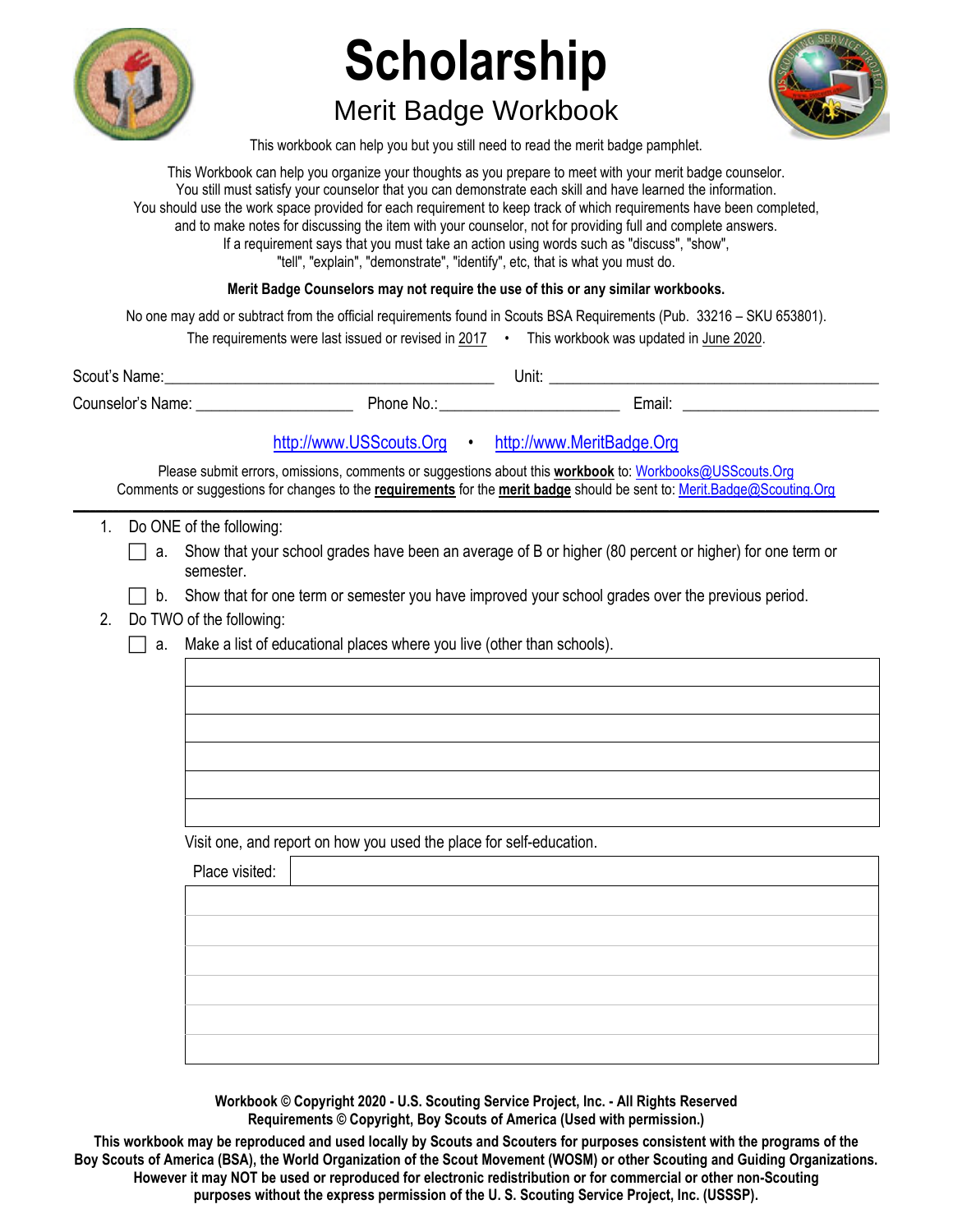## Scholarship Scout's Name: \_\_\_\_\_\_\_\_\_\_\_\_\_\_\_\_\_\_\_\_\_\_\_\_

 b. With your counselor's and your parent's approval, interview two professionals (other than teachers or other professionals at your school) with established careers. Find out where they were educated, what training they received, and how their education and training have helped prepare them for the career they have chosen. Find out how they continue to educate themselves. Discuss what you find out with your counselor.

Name of first person interviewed:

Where they were educated:

What training they received:

How their education and training have helped prepare them for the career they have chosen:

How do they continue to educate themselves.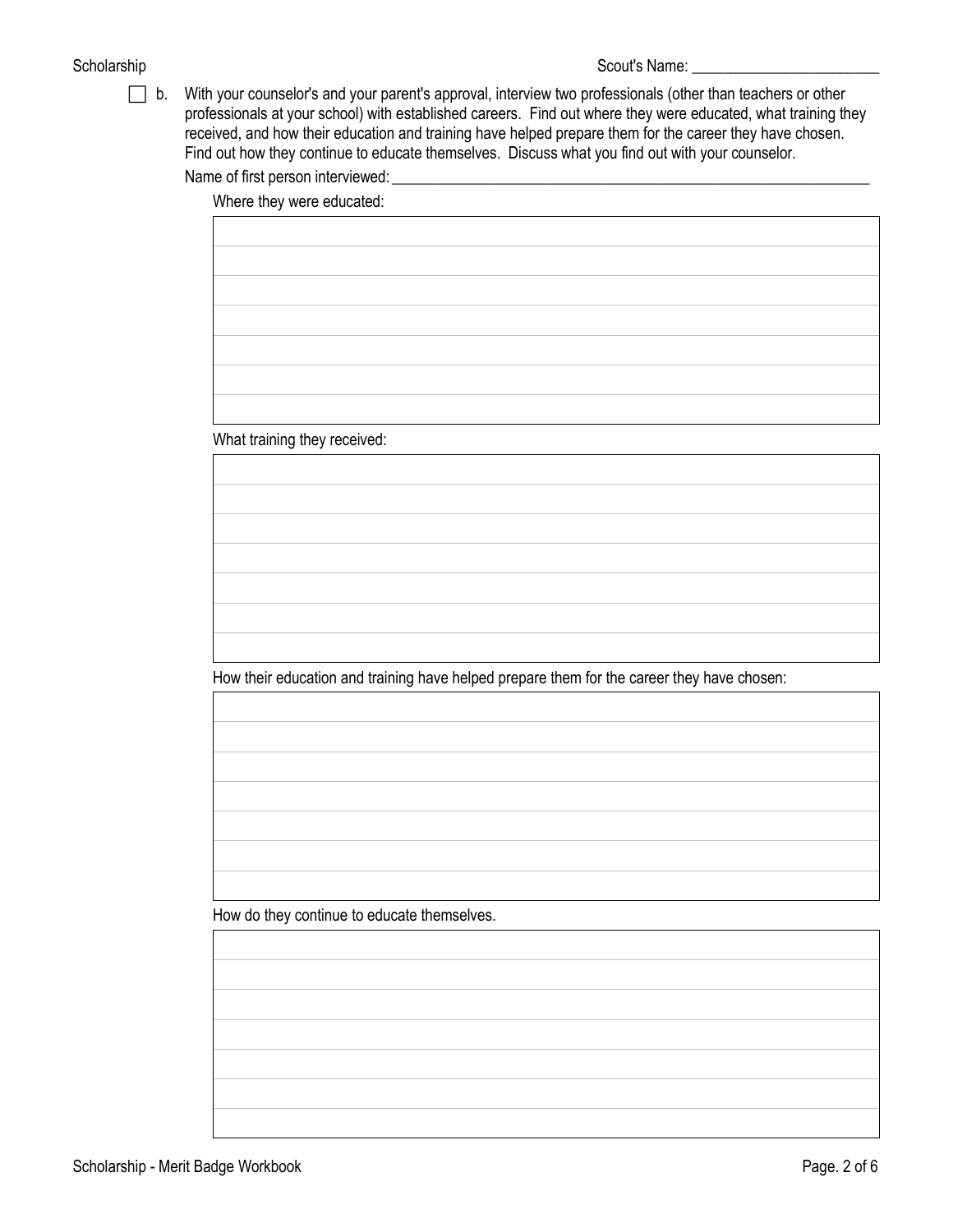Name of second person interviewed:

Where they were educated:

What training they received:

How their education and training have helped prepare them for the career they have chosen:

How do they continue to educate themselves.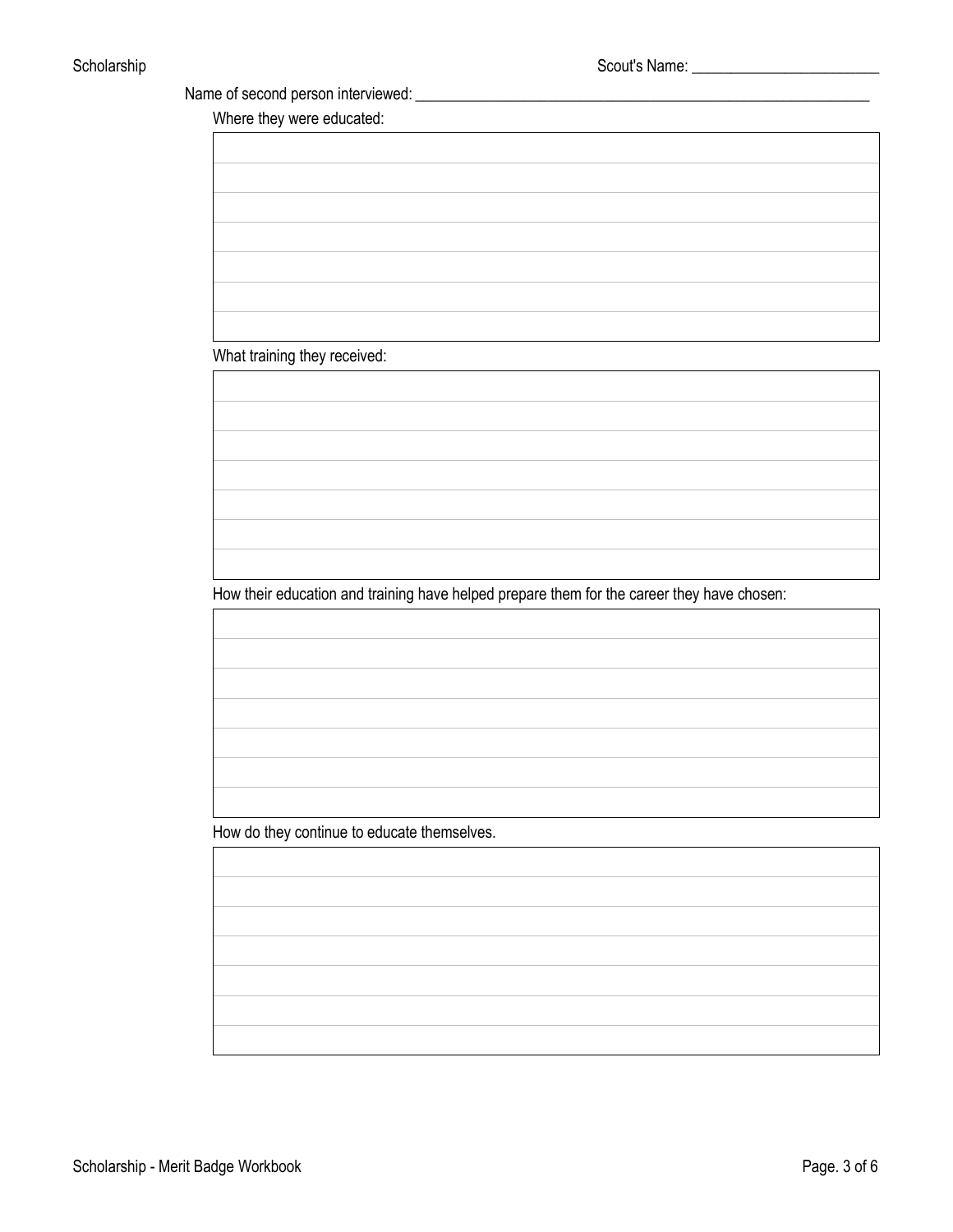|    |                       | Discuss what you find out with your counselor.                                                                                                                                                  |
|----|-----------------------|-------------------------------------------------------------------------------------------------------------------------------------------------------------------------------------------------|
|    |                       |                                                                                                                                                                                                 |
|    |                       |                                                                                                                                                                                                 |
|    |                       |                                                                                                                                                                                                 |
|    |                       |                                                                                                                                                                                                 |
|    |                       |                                                                                                                                                                                                 |
|    |                       |                                                                                                                                                                                                 |
|    |                       |                                                                                                                                                                                                 |
|    |                       |                                                                                                                                                                                                 |
|    |                       |                                                                                                                                                                                                 |
|    |                       |                                                                                                                                                                                                 |
|    |                       |                                                                                                                                                                                                 |
| C. | you manage your time. | Using a daily planner, show your counselor how you keep track of assignments and activities, and discuss how<br>(There is a Sample Daily Planner that you can use at the end of this workbook.) |
| d. |                       | Discuss the advantages and disadvantages of the different methods of research available to you for school                                                                                       |
|    |                       | assignments, such as the library, books and periodicals, and the Internet.                                                                                                                      |
|    | Library:              |                                                                                                                                                                                                 |
|    |                       |                                                                                                                                                                                                 |
|    |                       |                                                                                                                                                                                                 |
|    |                       |                                                                                                                                                                                                 |
|    |                       |                                                                                                                                                                                                 |
|    |                       |                                                                                                                                                                                                 |
|    |                       |                                                                                                                                                                                                 |
|    | Books and             |                                                                                                                                                                                                 |
|    | periodicals:          |                                                                                                                                                                                                 |
|    |                       |                                                                                                                                                                                                 |
|    |                       |                                                                                                                                                                                                 |
|    |                       |                                                                                                                                                                                                 |
|    |                       |                                                                                                                                                                                                 |
|    |                       |                                                                                                                                                                                                 |
|    | The Internet:.        |                                                                                                                                                                                                 |
|    |                       |                                                                                                                                                                                                 |
|    |                       |                                                                                                                                                                                                 |
|    |                       |                                                                                                                                                                                                 |
|    |                       |                                                                                                                                                                                                 |
|    |                       |                                                                                                                                                                                                 |
|    |                       |                                                                                                                                                                                                 |

 3. Get a note from the principal\* of your school (or another school official named by the principal) that states that during the past year your behavior, leadership, and service have been satisfactory.

\* If you are home-schooled or your school environment does not include a principal, you may obtain a note from a counterpart such as your parent.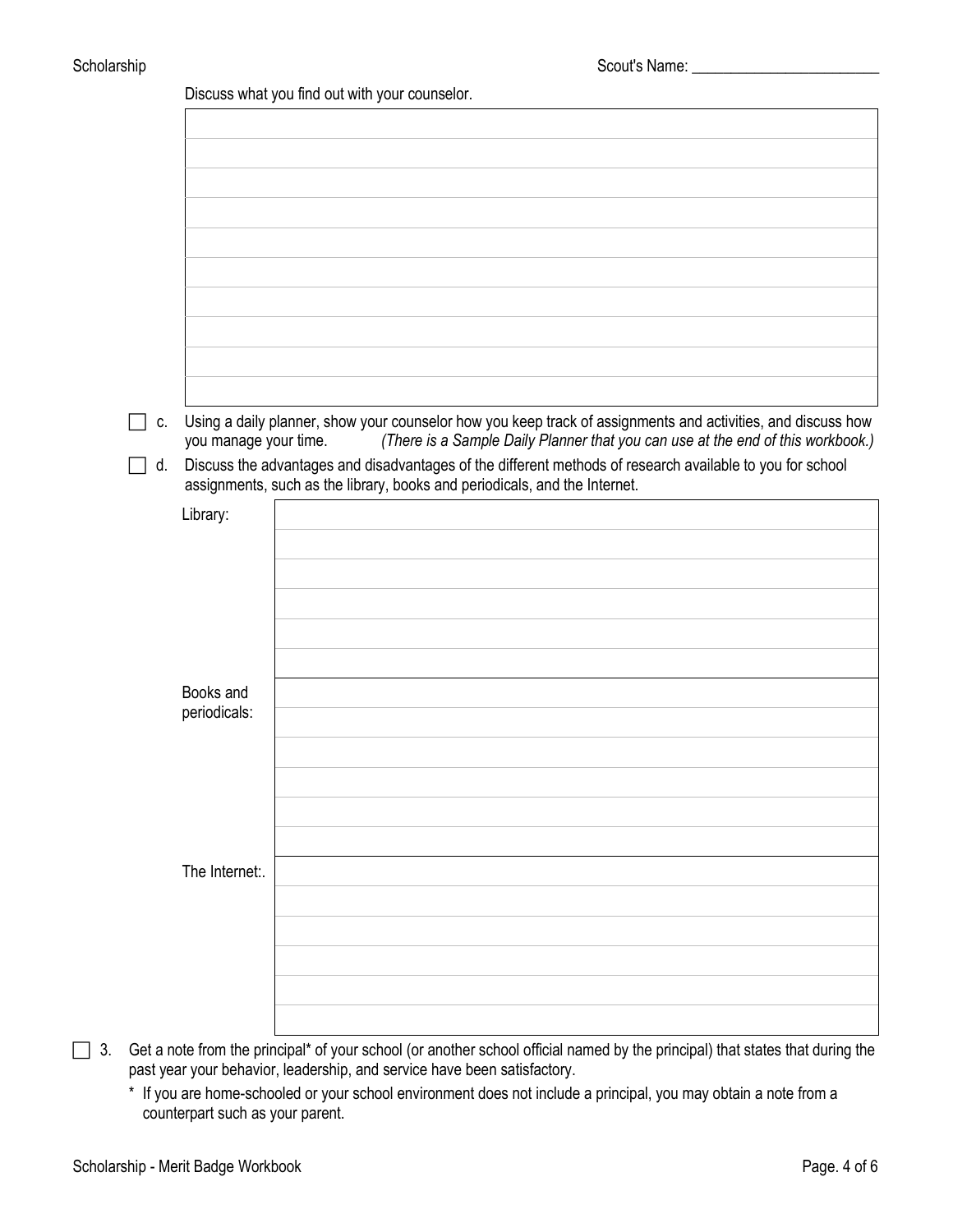- 4. Do ONE of the following:
	- $\Box$  a. Show that you have taken part in an extracurricular school activity, and discuss with your counselor the benefits of participation and what you learned about the importance of teamwork.

 $\Box$  b. Discuss your participation in a school project during the past semester where you were a part of a team. Tell about the positive contributions you made to the team and the project. 5. Do ONE of the following: (*Use a separate page for your report)*

 $\Box$  a. Write a report of 250 to 300 words about how the education you receive in school will be of value to you in the future and how you will continue to educate yourself in the future.

 $\Box$  b. Write a report of 250 to 300 words about two careers that interest you and how specific classes and good scholarship in general will help you achieve your career goals.

**When working on merit badges, Scouts and Scouters should be aware of some vital information in the current edition of the** *Guide to Advancement* **(BSA publication 33088).Important excerpts from that publication can be downloaded from <http://usscouts.org/advance/docs/GTA-Excerpts-meritbadges.pdf>.** 

**You can download a complete copy of the** *Guide to Advancement* **from [http://www.scouting.org/filestore/pdf/33088.pdf.](http://www.scouting.org/filestore/pdf/33088.pdf)**